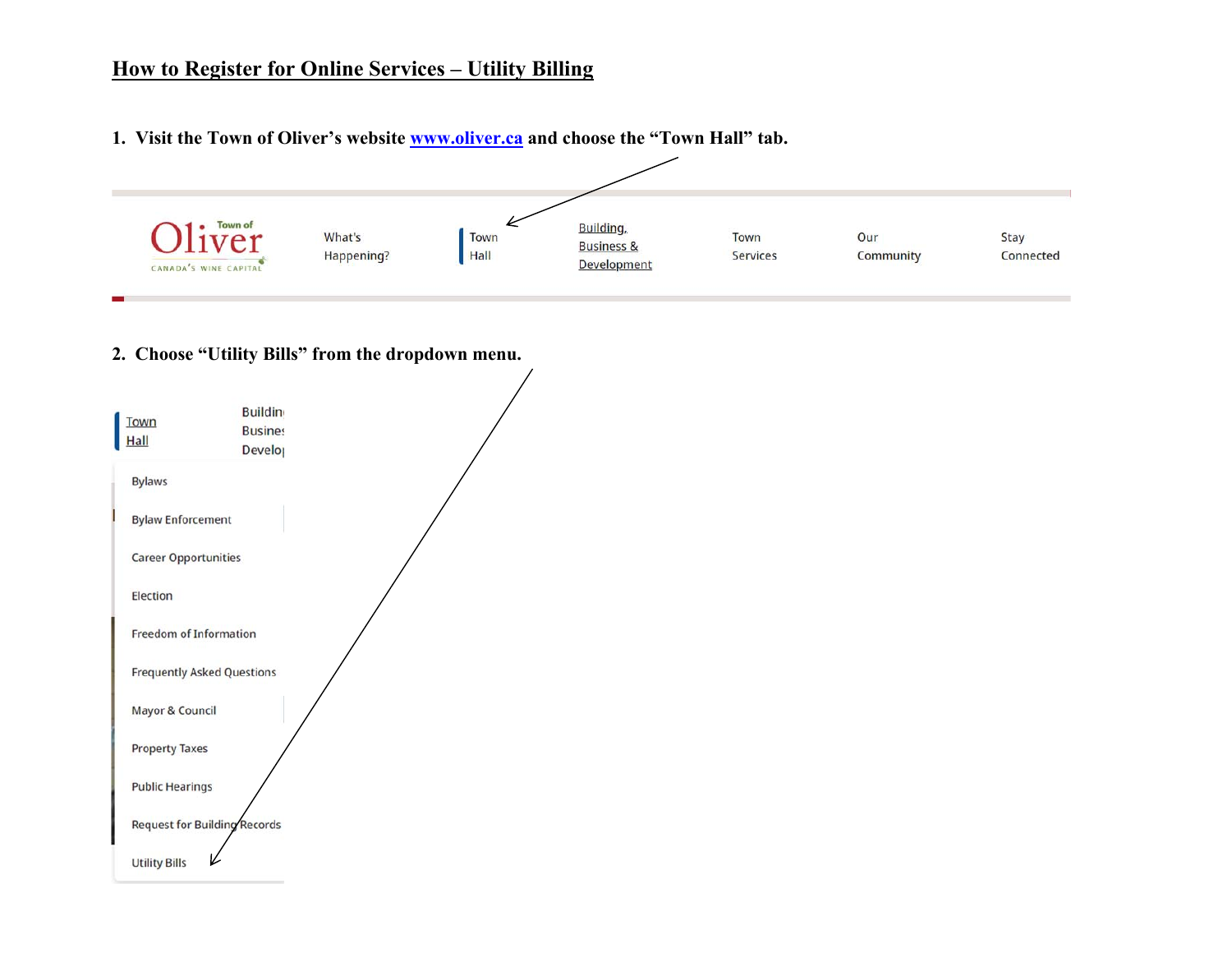

## **4. Click on the Link and Register**

 **The Welcome to Online Services registration page will display.** 

- **If you are already registered, you can login by entering your user name and password then click "Login".**
- **If you are a new user and registering for the first time, click the "Show Me How" button.**



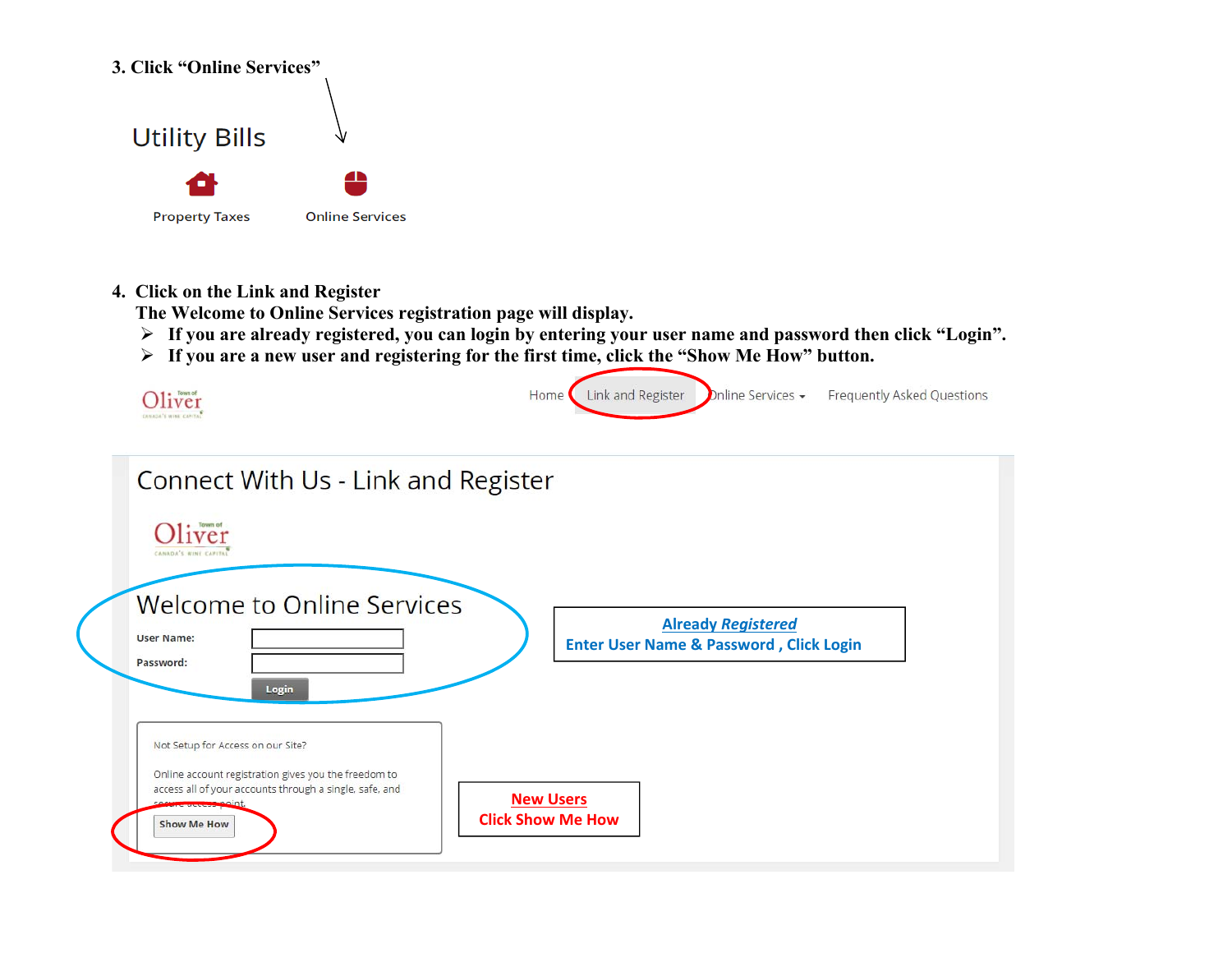**5. The Connect With Us – Link and Register screen will appear. Use the drop arrow and select UB-Utility Billing as the account type**.

# Connect With Us - Link and Register

What type of Account are you trying to add?

Select Account Type v Back

**6. Enter all 13 digits of your utility account number and your PIN.** 

**Connect With Us - Link and Register** 

| <b>Add UB Account</b>                                                                                                                         |                                                         |                                                                                              |                                                                                                             |                                                                                                                               |                                                                                                                                                                                                                         |  |
|-----------------------------------------------------------------------------------------------------------------------------------------------|---------------------------------------------------------|----------------------------------------------------------------------------------------------|-------------------------------------------------------------------------------------------------------------|-------------------------------------------------------------------------------------------------------------------------------|-------------------------------------------------------------------------------------------------------------------------------------------------------------------------------------------------------------------------|--|
| You can locate your account number and PIN on your bill                                                                                       |                                                         |                                                                                              |                                                                                                             |                                                                                                                               |                                                                                                                                                                                                                         |  |
| Account #: 000 0880002 000<br>3308 REID ROA                                                                                                   |                                                         | Billing Date: 17-Oct-2016 Bill From: 01-Oct-2016<br>Batch #: 2016101701 Bill To: 31-Dec-2016 |                                                                                                             |                                                                                                                               |                                                                                                                                                                                                                         |  |
| Account Details From: 17-Oct-2016<br>Description<br>01 DT<br><b>DOMESTIC TOLLS</b><br><b>Account Number:</b><br>000 0000000                   | Date<br>17/10/16<br><b>IMPORTANT NOTES</b><br>000       | <b>PIN #1A25M</b><br>2.00<br>300.00<br>300.00<br><b>Current Levy</b>                         | If you wish to be notified by email when<br>your utility invoice is ready you must click<br>the notify box. |                                                                                                                               |                                                                                                                                                                                                                         |  |
| <b>Access Code / Pin:</b><br><br>Please Notify me by Email that my Utility Bill is @<br>Attach a PDF Copy of the Utility Bill to the Email: @ | <b>Ready::</b><br>I will View my Utility Bill Online: 1 | $\checkmark$                                                                                 |                                                                                                             | used to register the account.                                                                                                 | You have the option of viewing your utility invoice<br>online or attaching a PDF of the notice to an email.<br>Tick the appropriate box (you cannot choose both).<br>The email address defaults to the address that you |  |
| <b>Cancel</b><br>Continue                                                                                                                     | <b>Email Address: 60</b><br><b>Verification Code 60</b> | Enter the 6 digit verification code<br>and click Continue.                                   | <b>Send Verification Email</b>                                                                              | <b>Enter your email address and click Send</b><br><b>Verification Email.</b><br>You will have 15 minutes to validate account. |                                                                                                                                                                                                                         |  |

Example of verification email.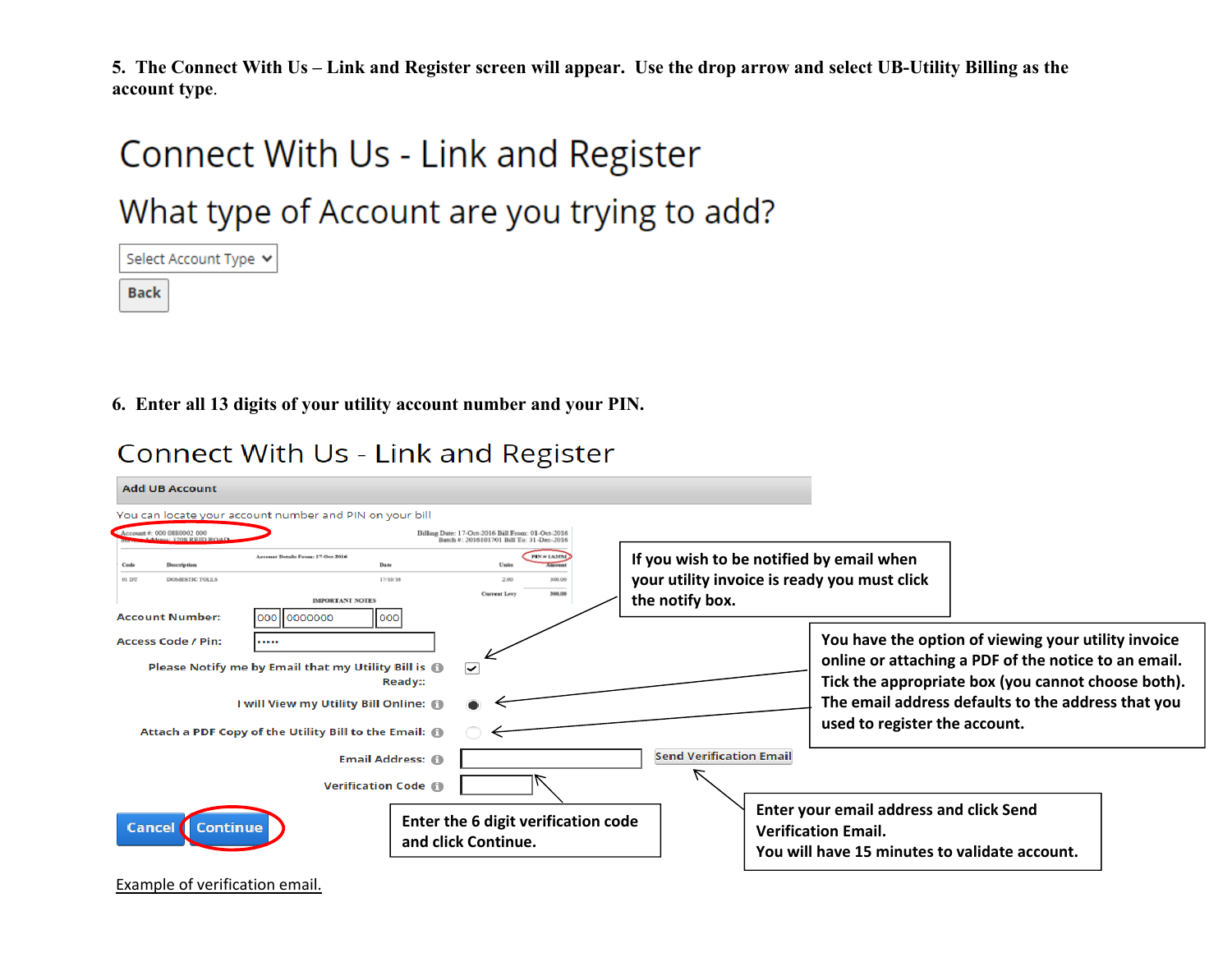## Verify your Online Account Inbox x

### e-services@oliver.ca

to me  $-$ 

You need to validate your online account within 15 minutes of this email. You may request a new link on your profile page by editing your utility account, confirming your account information and click on send verification

Verification Code: xxxxxx

**7. For New Users - Choose a user name, email address and a password (the password must be at least 7 characters). Click "Save".** 

**You will receive an email confirming your user name.** *Please keep this for your records.* 

Just a couple more steps to setup your personal access account for the site.

| <b>User Name:</b>        |  |
|--------------------------|--|
| <b>Email Address:</b>    |  |
| Password:                |  |
| <b>Confirm Password:</b> |  |
| <b>Back</b><br>Save      |  |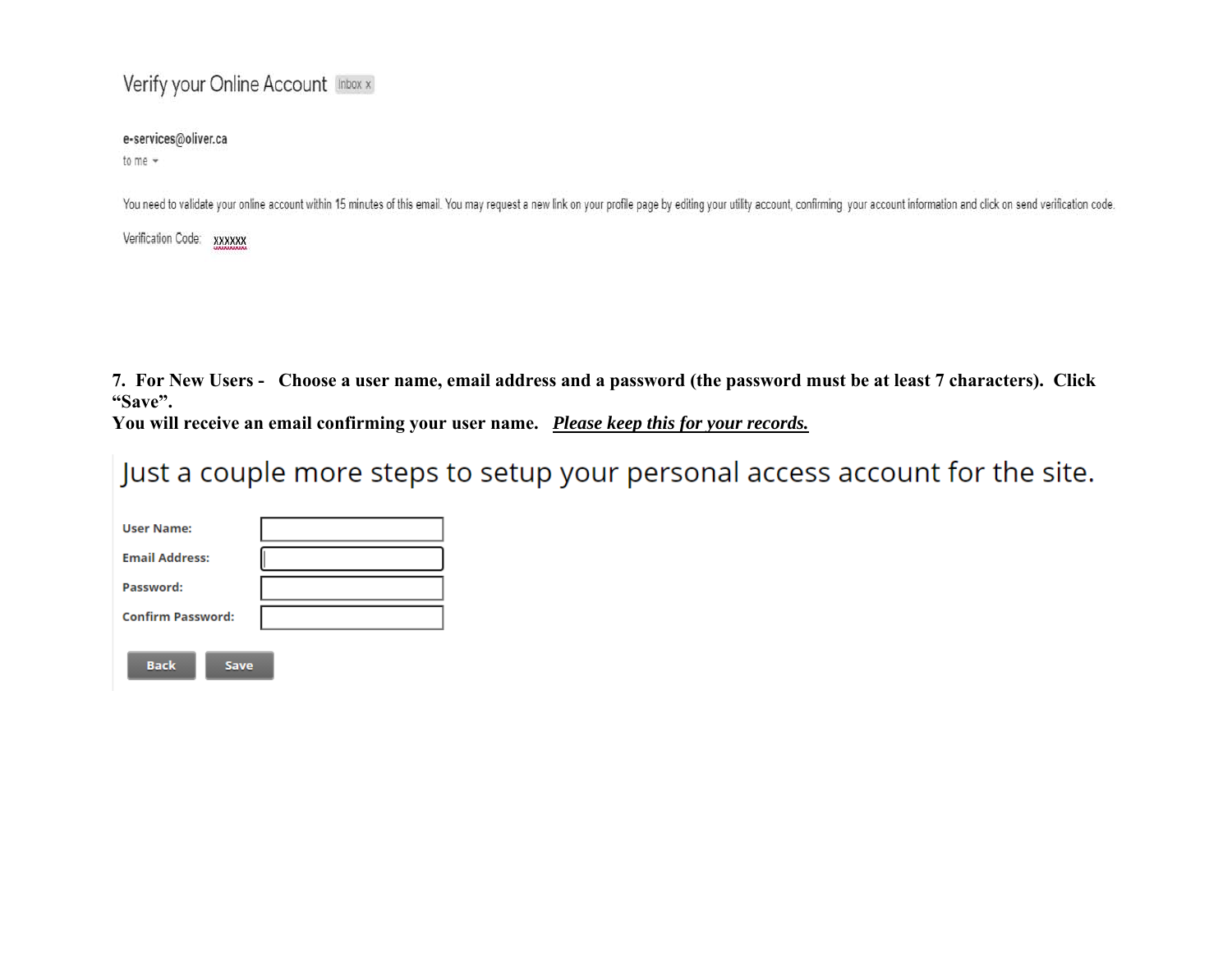#### Example of New User email

From: SuperUser Account [mailto:e-services@oliver.ca] Sent: December 21, 2020 10:57 AM To: Finance Department <e-services@oliver.ca> Subject: Town of Oliver New User Registration

Dear "UserName", Pleased be advised that you have now been added as a registered user to the Town of Oliver's Online Services. Be sure to save this message in a safe location for future reference. Portal Website Address: tooweb01:9191 Username: "user name"

If you have any difficulties, please contact the Finance Department at 250-485-6203 or at finance@oliver.ca. Town of Oliver

### **8. Once registered you will see your utility account displayed and that it is linked.**

|                             | <b>Account Management</b>                               |   |                     |   |            |       |          |        |      |
|-----------------------------|---------------------------------------------------------|---|---------------------|---|------------|-------|----------|--------|------|
| Hi                          | User Name                                               |   |                     |   |            |       |          |        |      |
|                             | Click on a row to access one of your existing accounts. |   |                     |   |            |       |          |        |      |
| <b>Accounts</b>             |                                                         |   |                     |   |            |       |          |        |      |
| Show $10 \times$ entries    |                                                         |   |                     |   |            |       | Search:  |        |      |
|                             | Module                                                  | ٠ | <b>Account Code</b> | ٠ | Name       |       |          | Linked |      |
| Edit                        | <b>UB-Utility Billing</b>                               |   | XXX XXXXXXXX XXX    |   | Owner Name |       |          | Linked |      |
| Print                       |                                                         |   |                     |   |            |       |          |        |      |
| Showing 1 to 1 of 1 entries |                                                         |   |                     |   |            | First | Previous | Next   | Last |
|                             | Need to Add an Account?                                 |   |                     |   |            |       |          |        |      |
| Select Account Type         |                                                         |   |                     |   |            |       |          |        |      |
| <b>ViewProfile</b>          |                                                         |   |                     |   |            |       |          |        |      |
| User Name                   |                                                         |   |                     |   |            |       |          |        |      |
| u<br>$\frac{1}{2}$          |                                                         |   |                     |   |            |       |          |        |      |
| <b>Edit Profile</b>         | <b>My Account</b>                                       |   |                     |   |            |       |          |        |      |

- **If you have more than one property you can add another account by clicking "need to add an account."**
- **If you would like more than one owner to have access to your utility account, they can set up their own user name and password.**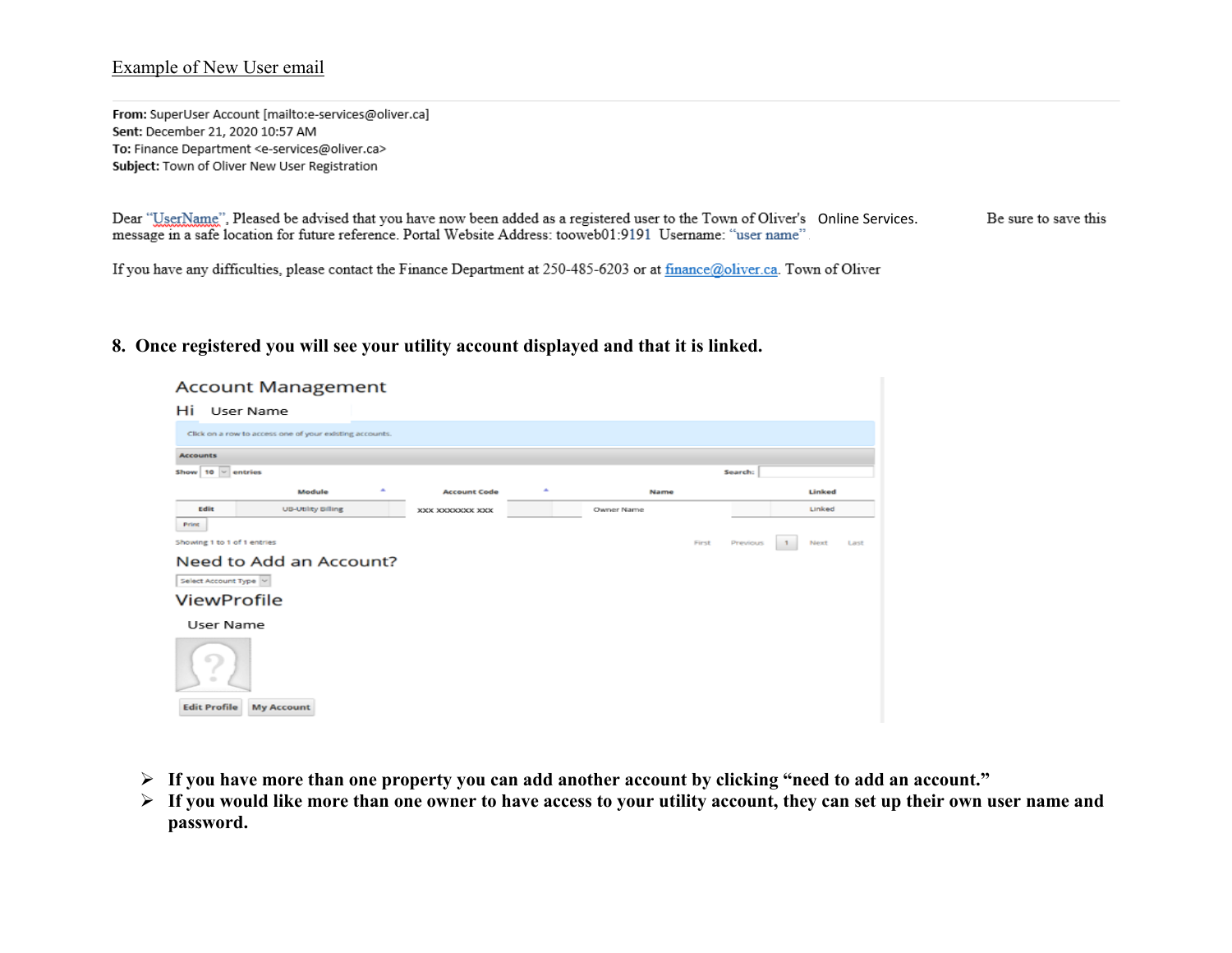**9. Utility billing details will be displayed once you click on the utility account.** 

| iver<br>CANADA'S WINE CAPITAL                                                                                               |                                                                                                            |                        | Link and Register<br>Home                                     |            | Ω<br>Online Services - | Q<br>Your<br>Logout<br>User<br>Name<br><b>Frequently Asked Questions</b> |
|-----------------------------------------------------------------------------------------------------------------------------|------------------------------------------------------------------------------------------------------------|------------------------|---------------------------------------------------------------|------------|------------------------|--------------------------------------------------------------------------|
| <b>Account Number</b><br><b>Roll Number</b><br><b>Property Address</b><br><b>Last Bill Due Date</b><br><b>Balance Owing</b> | <b>Utility Billing</b><br>XXX XXXXXXXX XXX<br>555 XXXXXXXXX<br>Civic Address<br>: Nov 12, 2020<br>: \$0.00 |                        |                                                               |            |                        |                                                                          |
| <b>My Account Info</b>                                                                                                      |                                                                                                            | <b>Billing Summary</b> | Transactions                                                  |            |                        |                                                                          |
|                                                                                                                             |                                                                                                            |                        | Click on a row to see meter reading information on a service. |            |                        |                                                                          |
| Show $10 \times$                                                                                                            | entries                                                                                                    |                        |                                                               |            | Search:                |                                                                          |
| Code                                                                                                                        | <b>Description</b>                                                                                         | <b>Bill Code</b>       | <b>Service</b>                                                | Meter#     | <b>Reading</b>         | <b>Last Billed</b>                                                       |
| D90                                                                                                                         | Water                                                                                                      | QTR                    | Metered 5/8" basic charge                                     |            | 0                      | Jul 01, 2020 - Sep 30, 2020                                              |
| <b>F95</b>                                                                                                                  | Water                                                                                                      | QTR                    | Metered Water Consumption @ \$0.67/ CMT                       | 1820959999 | 173                    | Jul 01, 2020 - Sep 30, 2020                                              |
| G10                                                                                                                         | Garbage                                                                                                    | <b>QTR</b>             | Garbage & Recycling                                           |            | $\mathbf 0$            | Jul 01, 2020 - Sep 30, 2020                                              |
| <b>S08</b>                                                                                                                  | Sewer                                                                                                      | <b>QTR</b>             | Sewer Residential                                             |            | 0                      | Jul 01, 2020 - Sep 30, 2020                                              |